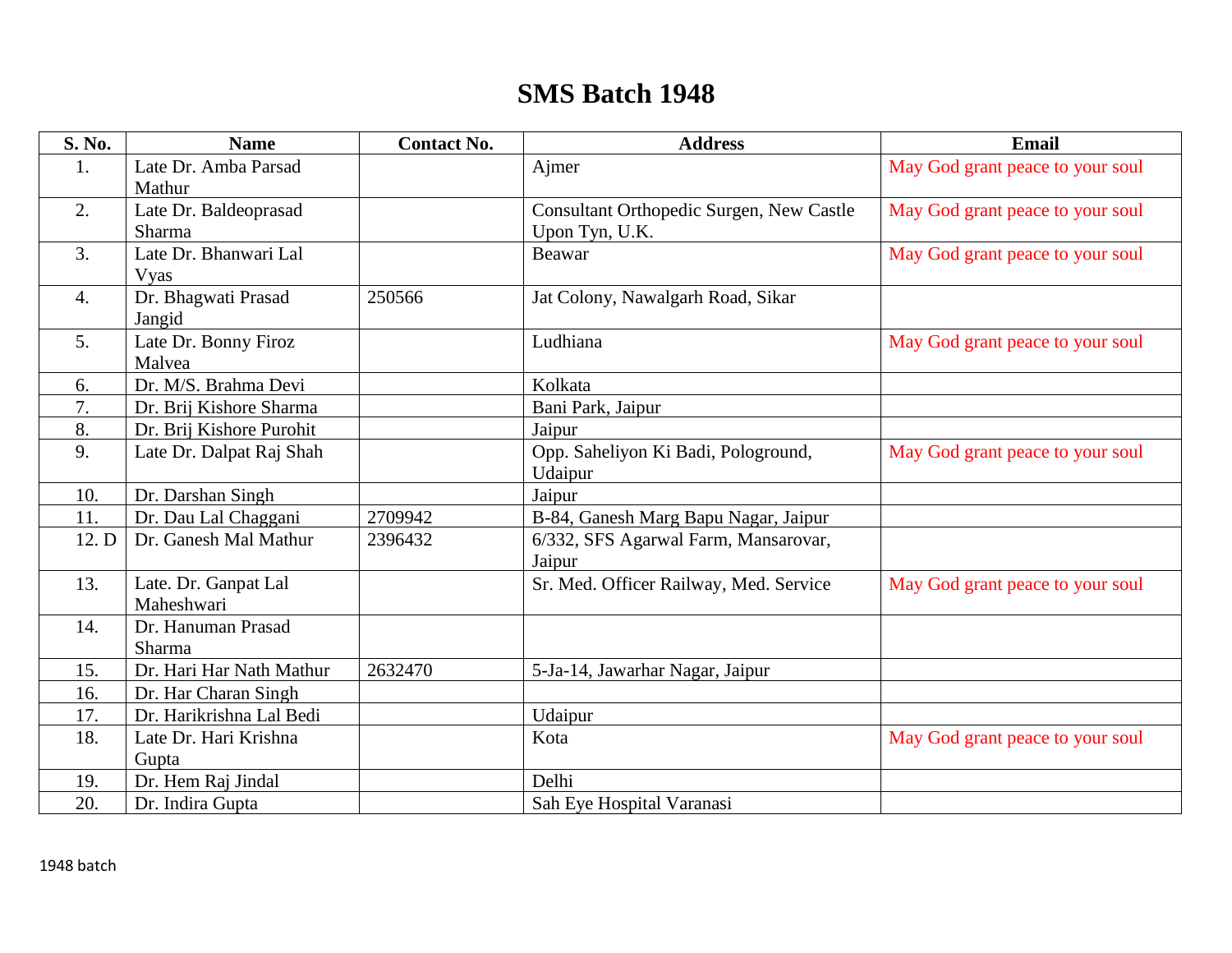| 21  | Late Dr. Jagjeet Kumar kher |               | Ganganagar                                   | May God grant peace to your soul |
|-----|-----------------------------|---------------|----------------------------------------------|----------------------------------|
| 22. | Dr. Jagroop Mal Lodha       |               | Jodhpur                                      |                                  |
| 23. | Late Dr. Jaswant Mehta      |               | Udaipur                                      | May God grant peace to your soul |
|     |                             |               |                                              |                                  |
| 24. | Dr. Jai Singh Agarwal       |               | Ex-Addl. Director Med.                       |                                  |
|     |                             |               | Servicess, Ahmedabad                         |                                  |
| 25. | Dr.Jaiveer Agarwal          | 28112525      | 19, Cathedral Road Chennai                   |                                  |
| 26. | Dr. Kali Charan Mathur      | 01512508953   | C-65, Sadul Ganj, Bikaner                    |                                  |
| 27. | Dr. Kailsh Chand Gangwal    | 0141-2360937  | O-7, Hospital Road, Jaipur                   |                                  |
| 28. | Dr. Kailash Narain Haldiya  |               | Jaipur                                       |                                  |
| 29. | Dr. Laxmi Narain Bansal     |               | 1 Ka-25, Vaishali Nagar, Ajmer               |                                  |
| 30. | Dr. M.L. Bafna              | 05644-223311  | 26, Krishna Nagar Bhartpur                   |                                  |
| 31. | Dr. Madan lal Bhatia        | 0141-26892099 | 378, Secotor - A, Pocket C, Vasant           |                                  |
|     |                             |               | kunt, New Delhi                              |                                  |
| 32. | Late Dr. Madan Lal          |               | Jodhpur                                      | May God grant peace to your soul |
|     | Agarwal                     |               |                                              |                                  |
| 33. | Dr. Mahendra Singh          | 0145-2423570  | 117, Shatri Nagar, Ajmer                     |                                  |
|     | Mathur                      |               |                                              |                                  |
| 34. | Dr. M.R. Saxena             | 0744-2500277  | 776, shastri Nagar, Dadbari Main road Kota   |                                  |
| 35. | Dr. Nand Kishore Mathur     |               | Agra                                         |                                  |
| 36. | Dr. Narsingh Umesh Gulvady  | 9833483289,   | Postal)Dr N.U. Gulvady Flat No. 601 Lenyadri |                                  |
|     |                             | 02227706748   | tower, Sec 19/A Opposite wondersPark         |                                  |
|     |                             |               | Nerul (E) Navi Mumbai 400706                 |                                  |
|     |                             |               | (Home)Shri G.S. Umesh Supdt Govt Press       |                                  |
|     |                             |               | Udaipur Raj                                  |                                  |
| 37. | Dr. Narain Das Gupta        |               | Jaipur                                       |                                  |
| 38. | Late Dr. Nirajan Kumar      |               | Haryana                                      | May God grant peace to your soul |
|     | Yadav                       |               |                                              |                                  |
| 39. | Dr. O.P. sabherwal          |               | Jeewan Eye Hospital Delhi Road, Rohtak       |                                  |
| 40. | Dr. O.P. Kulshreshtha       | 2621665       | 20, Uniara Garden M.D. Road, Jaipur          |                                  |
| 41. | Dr. Prashant Kumar          |               |                                              |                                  |
|     | Majumdar                    |               |                                              |                                  |
| 42. | Dr. Prem Singh Fauzdar      |               |                                              |                                  |
| 43. | Late Dr. Radha Kishan       |               |                                              | May God grant peace to your soul |
|     | Bansal                      |               |                                              |                                  |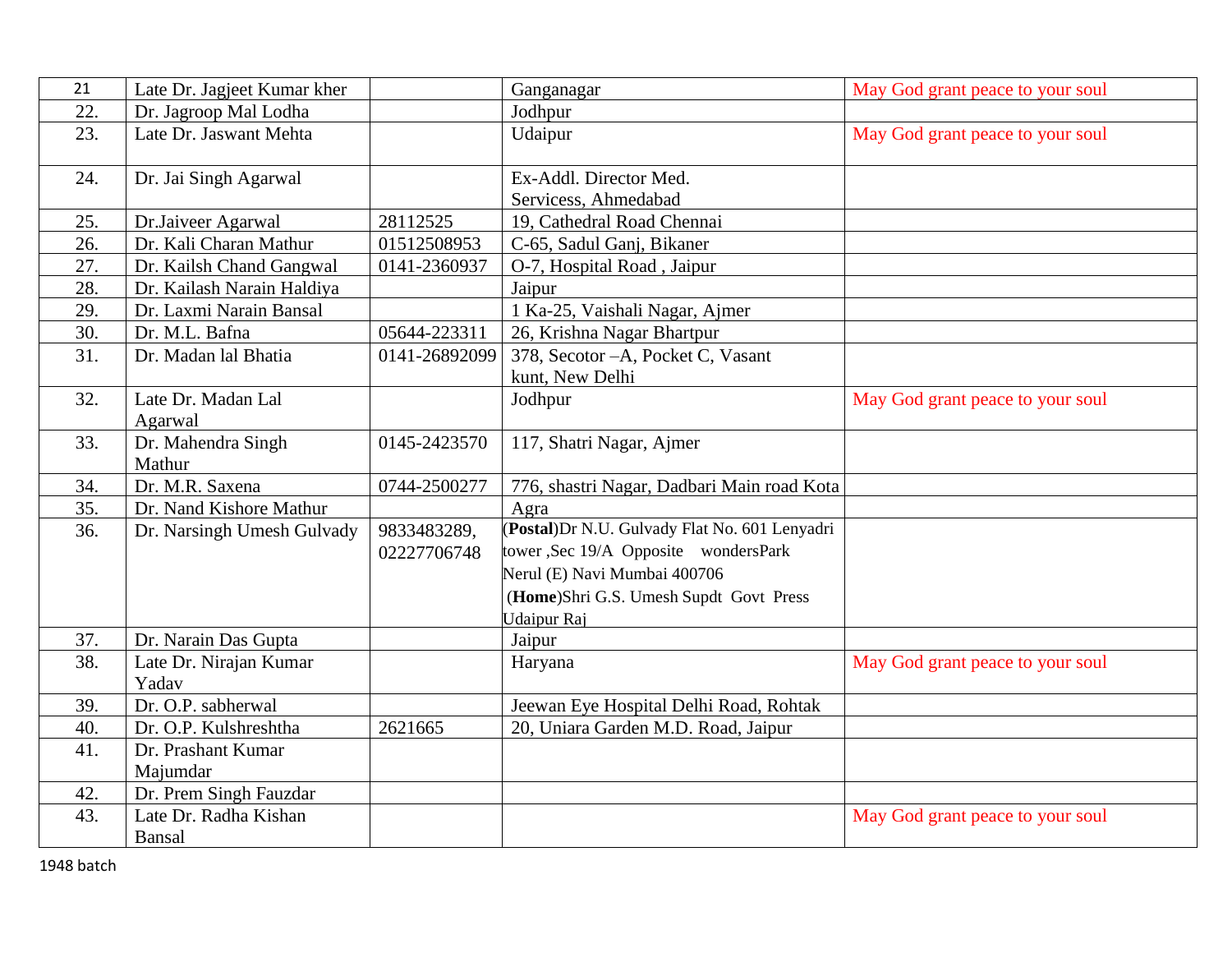| 44. | Late Dr. Raghu nandan lal |              | Ajmer                                  | May God grant peace to your soul |
|-----|---------------------------|--------------|----------------------------------------|----------------------------------|
|     | Goyal                     |              |                                        |                                  |
| 45. | Dr. Rajendra Nath Tandon  | 0744-2505138 |                                        |                                  |
| 46. | Dr. Ram Kumar Agarwal     | 0294-2526869 | Udaipur                                |                                  |
| 47. | Dr. Rani Saxena           |              | M.P.                                   |                                  |
| 48  | Dr. Randhir Bahadur       | 2202928      | D-11/102, Kamal Apartment, Bani        |                                  |
| 49. | Dr. Ratan Lal Mathur      |              | Jodhpur                                |                                  |
| 50. | Dr. Satish Chandra Johari |              |                                        |                                  |
| 51. | Dr. Shanta Mehta          |              | Bapu Nagar, Jaipur                     |                                  |
| 52. | Dr. Shitalraj Mehta       | 2620330      | Ganesh Colony, JLN Marg, Jaipur        |                                  |
| 53. | Dr. Shiv Kumar Jain       | 2721532      | 43-44, Shakti Nagar, JLN Marg, Jaipur  |                                  |
| 54. | Late Dr. Shri Niwas       |              |                                        |                                  |
| 55. | Dr. Shri Niwas Gaur       | 01567-222267 | Panditpur, Ratangarh, Churu            |                                  |
| 56. | Dr. Sudhakar Dandiya      | 2706490      | B-188, Mangal Marg, Bapu Nagar, Jaipur |                                  |
| 57. | Dr. Sukhdeo Narain Vyas   |              | Jaipur                                 |                                  |
| 58  | Dr. Surendra Nath Sharam  |              | Australia                              |                                  |
| 59  | Late Dr. Swami Saran      |              | Jaipur                                 | May God grant peace to your soul |
| 60  | Dr. T.C. Jain             | 0145-2627344 | 348, Todarmal Road, Ajmer              |                                  |
| 61  | Dr. Tushti Gupta          | 0294-2560942 | Seheli Marg, 12, Pologround, Udaipur   |                                  |
| 62  | Dr. Umrao chand           |              | U.S.A                                  |                                  |
|     | Satsanghi                 |              |                                        |                                  |
| 63  | Dr. Vimal kumar Patni     | 0141-2561632 | 6 Lal Niwas Scheme, Sawai Ram          |                                  |
|     |                           |              | Singh Road, Jaipur                     |                                  |
|     |                           |              |                                        |                                  |